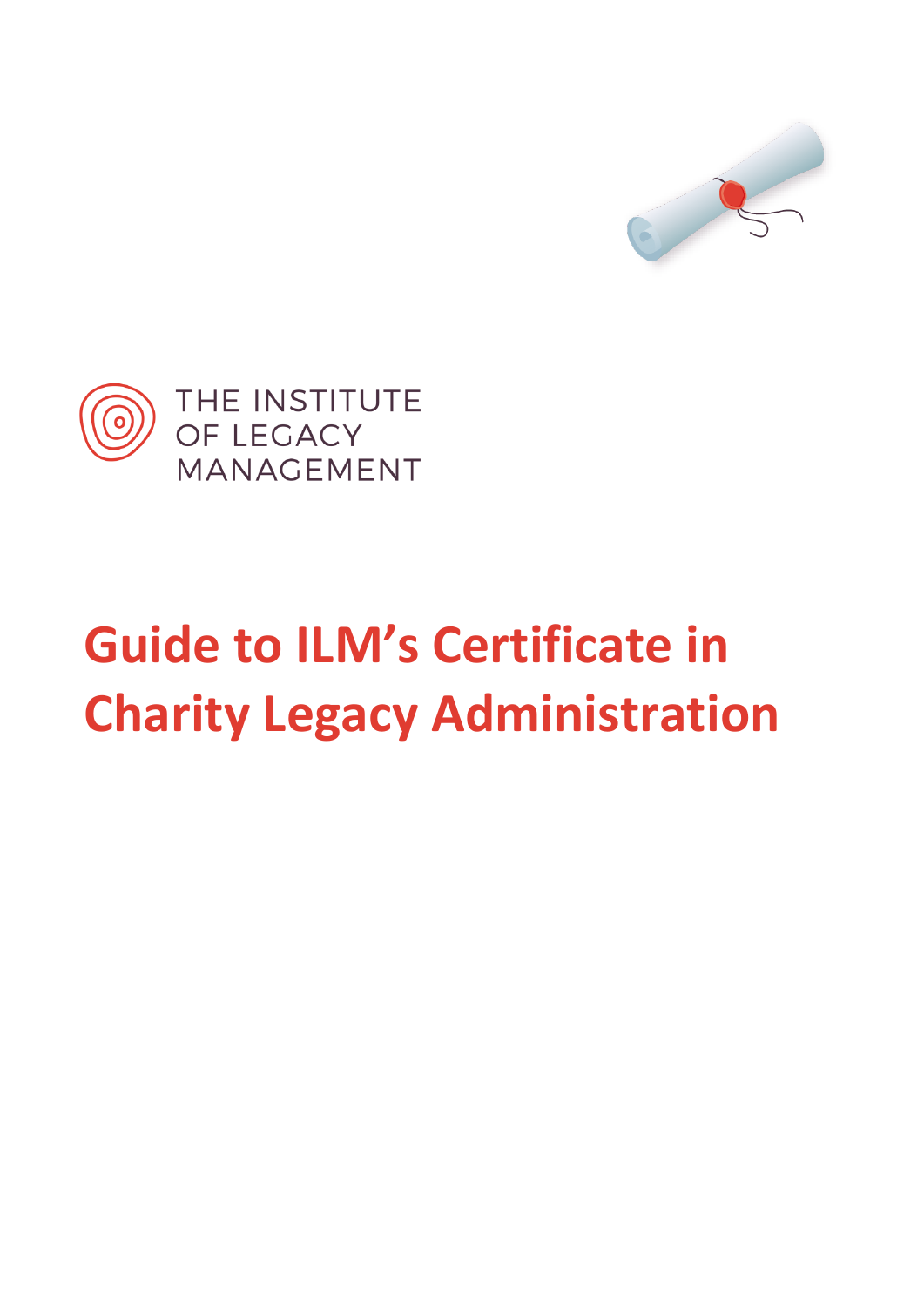#### **What is CiCLA?**

Welcome to CiCLA - the Certificate in Charity Legacy Administration provided by the Institute of Legacy Management (ILM) in partnership with the University of Law (ULaw).

CiCLA is a distance learning course that offers a fundamental awareness of Legacy Management for those wishing to gain a broad understanding of the principles of the profession. It is accredited by the University of Law using the Framework for Higher Education Qualifications (FHEQ) (rather than NVQs) and is a level 5 qualification. More information about FHEQ can be found in Appendix 1 at the end of this document.

# **Who is it for?**

CiCLA is for anyone who would like to have a better understanding of legacy administration and knowledge - both for themselves and to be able to make a positive contribution to any legacy team. Although no prior knowledge or experience is required for this qualification, students must be a member of ILM to study CiCLA.

# **Which elements of legacy administration are covered?**

CiCLA assesses the key elements of the legacy management profession. The six areas covered are:

- First Steps after Death
- Establishing Entitlement
- The Grant
- Powers and Duties of Personal Representatives
- Estate Accounts
- Particular Problems for Legacy Officers

# **How can I study for the qualification?**

The course is distance-learning so it can be undertaken at your own pace, when and where you like. Each unit includes a set of self-assessment exercises to help you set the work in a practical context.

# **How long does the course take?**

This depends on you! The course can be completed within 1 year but, because the course is based on distance learning, you can work at a speed which fits in with you and your other commitments. The intention is for CiCLA to be completed within 3 years.

#### **When can I start the course?**

As long as you are an ILM member, you may enrol on the course at any time – whenever suits you best – and start your CiCLA studies whenever you like.

#### **How is CiCLA assessed?**

Your CiCLA is divided into 3 levels comprising of six sections in total. Two sections are completed at each level:

- Level 1 assessment Units 1 & 2
- Level 2 assessment Units 3 & 4
- Level 3 assessment Units 5 & 6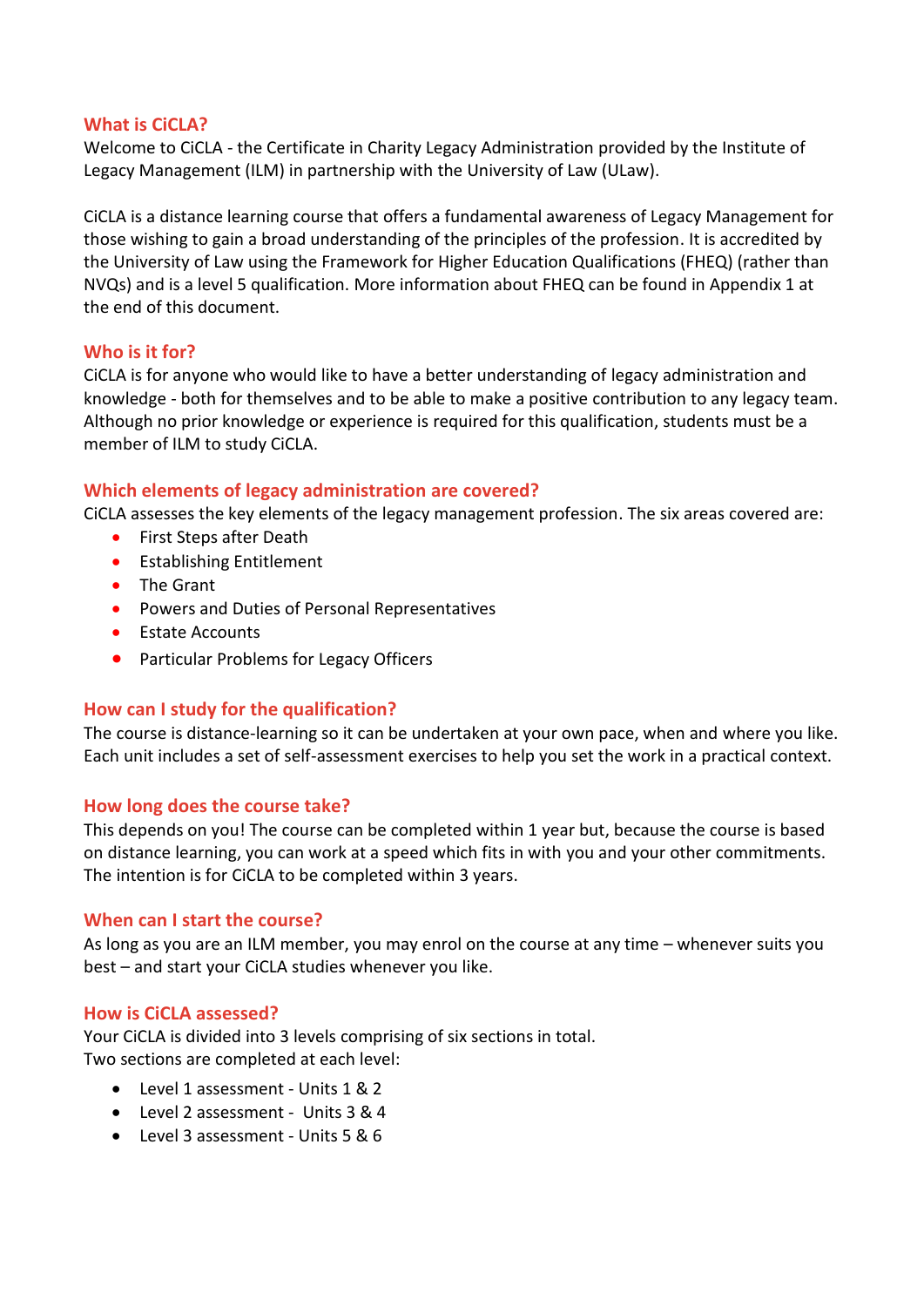This means there are 3 assessments to complete. All are open book and you can do them at your place of work or at home. You have two weeks in which to complete each assessment.

- Level 1 is a 20 question multiple choice assessment.
- Level 2 and 3 are written assessments consisting of two scenario based questions.

The course materials are provided in two different formats: as a PDF with your initial welcome email from ILM and then in hard copy dispatched directly from ULaw to your preferred address. There are three assessment periods in any one calendar year, currently February, June and October. The dates are set in the preceding year by ILM in partnership with the University of Law.

A revision session is run prior to each assessment period for those students studying levels 2 and 3.

All CiCLA students will receive an email from ILM inviting them to register for the assessments and the revision sessions (where appropriate) approximately one month prior to an assessment period. The assessment and revision registration forms are held [here](http://legacymanagement.org.uk/members-area/cicla/cicla-registration/) in the CiCLA section of the Members' Section on the ILM website.

# **What is the pass mark to gain CiCLA?**

CiCLA is marked as follows:

- Level 1: Candidates should ideally attain a minimum of 50% at Level 1 before moving on to Level 2<sup>i</sup>.
- Level 2: minimum mark required is 18 out of 30.
- Level 3: minimum mark required is 24 out of 40.

To pass CiCLA, students must have a combined total of 42 out of 70 for levels 2 and 3. *Please note: Level 1 marks are not included in the overall total mark.*

To gain a distinction, a candidate must achieve at least 80% (a mark of 56 overall) from levels 2 and 3.

# **Is any help available whilst studying for CiCLA?**

ILM is delighted to offer a Mentor to every student signing up to take CiCLA. Mentors are suitably qualified or experienced ILM members or Corporate Partners.

Those deciding not to take advantage of a Mentor at the start of their CiCLA, can request a Mentor be assigned at any point during their studies.

# **What are the benefits of CiCLA?**

At the end of the course, among other skills, you will:

- Be aware of the procedural steps which are taken when a person dies
- Understand the significance of a grant of representation
- Be able to distinguish assets which pass under a will from assets which pass independently of a will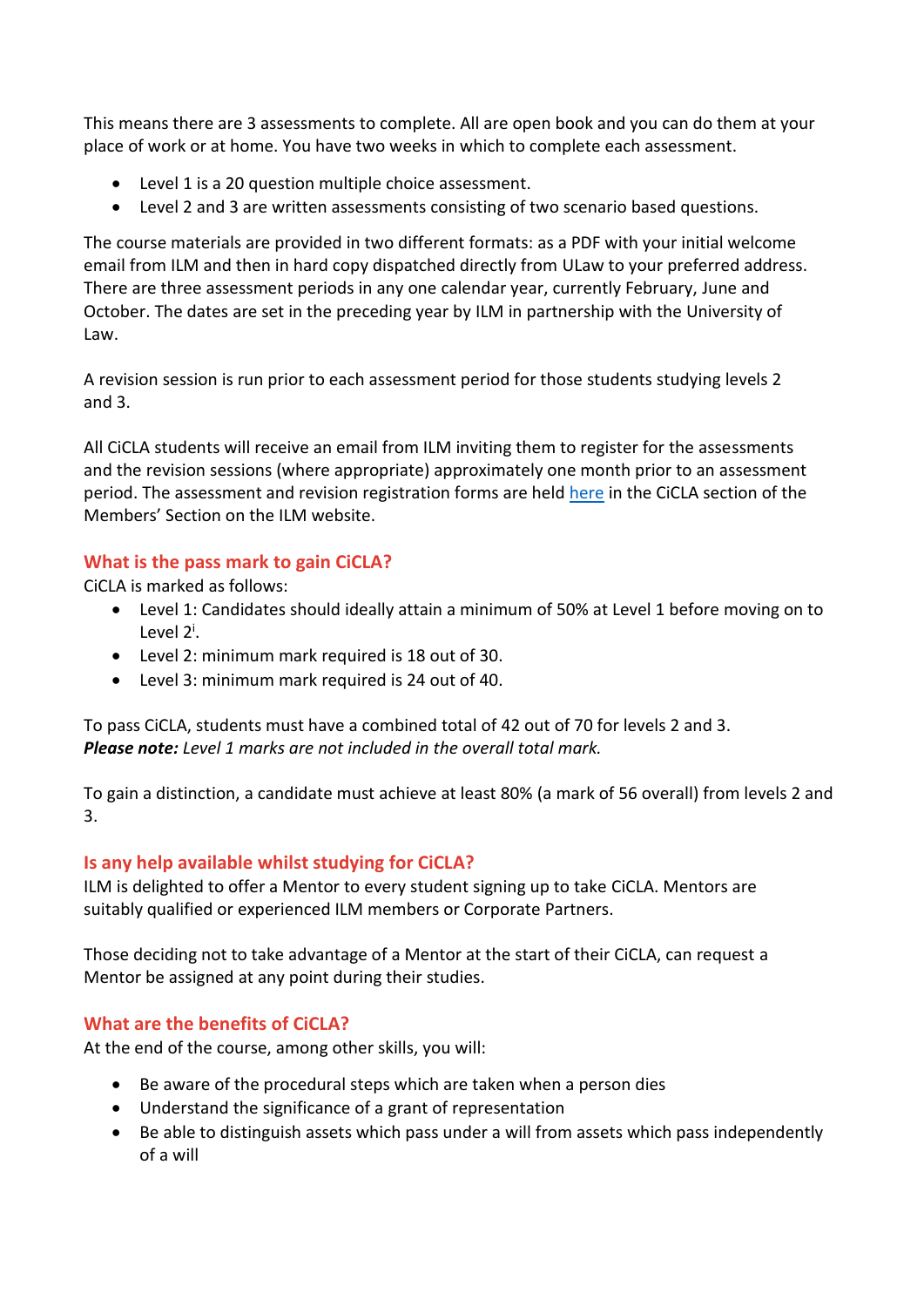- Recognise the circumstances in which a member of the deceased's family or dependants can challenge a will
- Be able to read a will and understand the effect of its main provisions
- Be aware of the powers and duties of executors of a will and the rights of beneficiaries
- Have an understanding of Inheritance Tax, Capital Gains Tax and Income Tax, and how charities' exemptions can be effectively used to increase benefit
- Understand the function, and be able to read a simple set of, estate accounts

<sup>i i</sup>The Level 1 MCQs lay the foundation and provide a basic knowledge before candidates move on to the written scenario based questions.